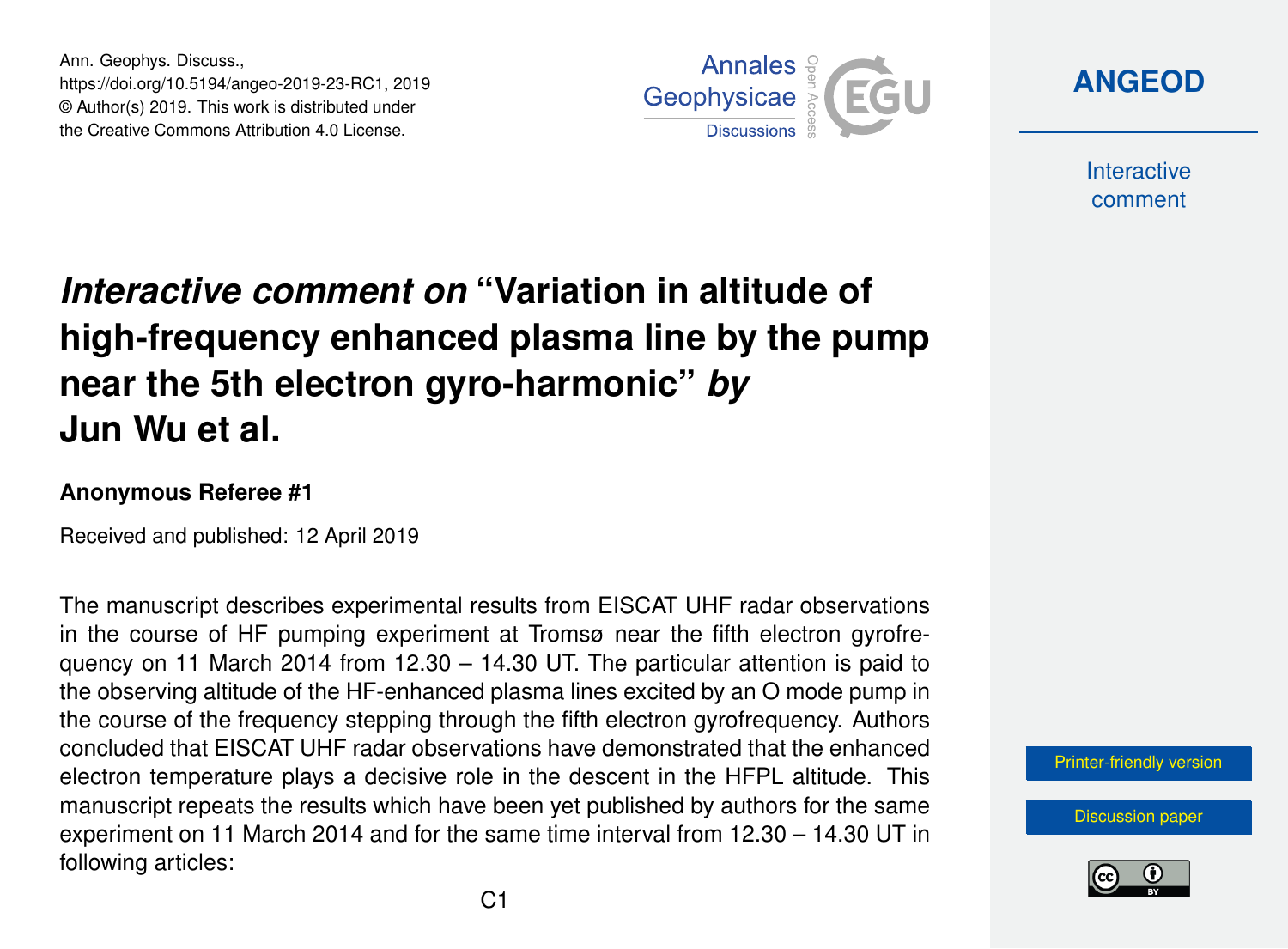Wu J., Wu J., Rietveld M. T., Haggstrom I., Xu Z., Zhang Y., Xu T., Zhao H. The Intensities of High Frequency-Enhanced Plasma and Ion Lines During Ionospheric Heating. JGR Space Physics. 124(1). P.603-615. doi:10.1029/2018JA025918, 2018. Wu, J., Wu J., Rietveld M. T., Haggstrom I., Xu Z., Zhao H. The extending of observing altitudes of plasma and ion lines during ionospheric heating. Journal of Geophysical Research: Space Physics, 123(1), 918-930, doi.org/10.1002/2017JA024809 2018 Wu, J., J. Wu, M. T. Rietveld, I. Haggstrom, H. Zhao, and Z. Xu, The behavior of electron density and temperature during ionospheric heating near the fifth electron gyrofrequency, J. Geophys. Res. Space Physics, 122, doi:10.1002/2016JA023121, 2017. Wu J., J. Wu, M T Rietveld, I Haggstrom, H. Zhao and Z. Xu, Altitude and intensity characteristics of parametric instability excited by an HF pump wave near the fifth electron harmonic, Plasma Sci. Technol., 19(12), 2017. Wu J, J. Wu, H. Zhao and Z. Xu, Analysis of incoherent scatter during ionospheric heating near the fifth electron gyrofrequency, Plasma Sci. Technol., 19(4), doi:10.1088/2058-6272/aa58db, 2017.

Note, that the only experiment on 11 March 2014 is not unique itself. There were a lot of other frequency stepping experiments near the electron gyroharmonics at EISCAT. For a example, Borisova et al (Radiophys. & Quantum Electron., 2016, 58, 8, 561-585) has described and analyzed a series of EISCAT O-mode HF pump frequency stepping experiments near the fifth electron gyroharmonic carried out on 22, 23, 25 and 26 October 2013, when the features and behaviors of HF-enhanced ion and plasma lines from EISCAT UHF radar observations were considered in the combination with the artificial field-aligned irregularities from the CUTLASS (SuperDARN) observations and spectral features of the stimulated electromagnetic emission measurements.

The important comment is also that the Discussion section, based on the articles by Stubbe et al., 1992; Djuth et al., 1994, is appropriative only for the vertical incident angles. However, the experiment on 14 March 2014 was conducted under HF pumping towards the magnetic zenith. O-mode HF pump waves at the magnetic zenith reflect below the standard reflection layer at vertical incident angles (see Mishin et al., JGR,

## **[ANGEOD](https://www.ann-geophys-discuss.net/)**

**Interactive** comment

[Printer-friendly version](https://www.ann-geophys-discuss.net/angeo-2019-23/angeo-2019-23-RC1-print.pdf)

[Discussion paper](https://www.ann-geophys-discuss.net/angeo-2019-23)